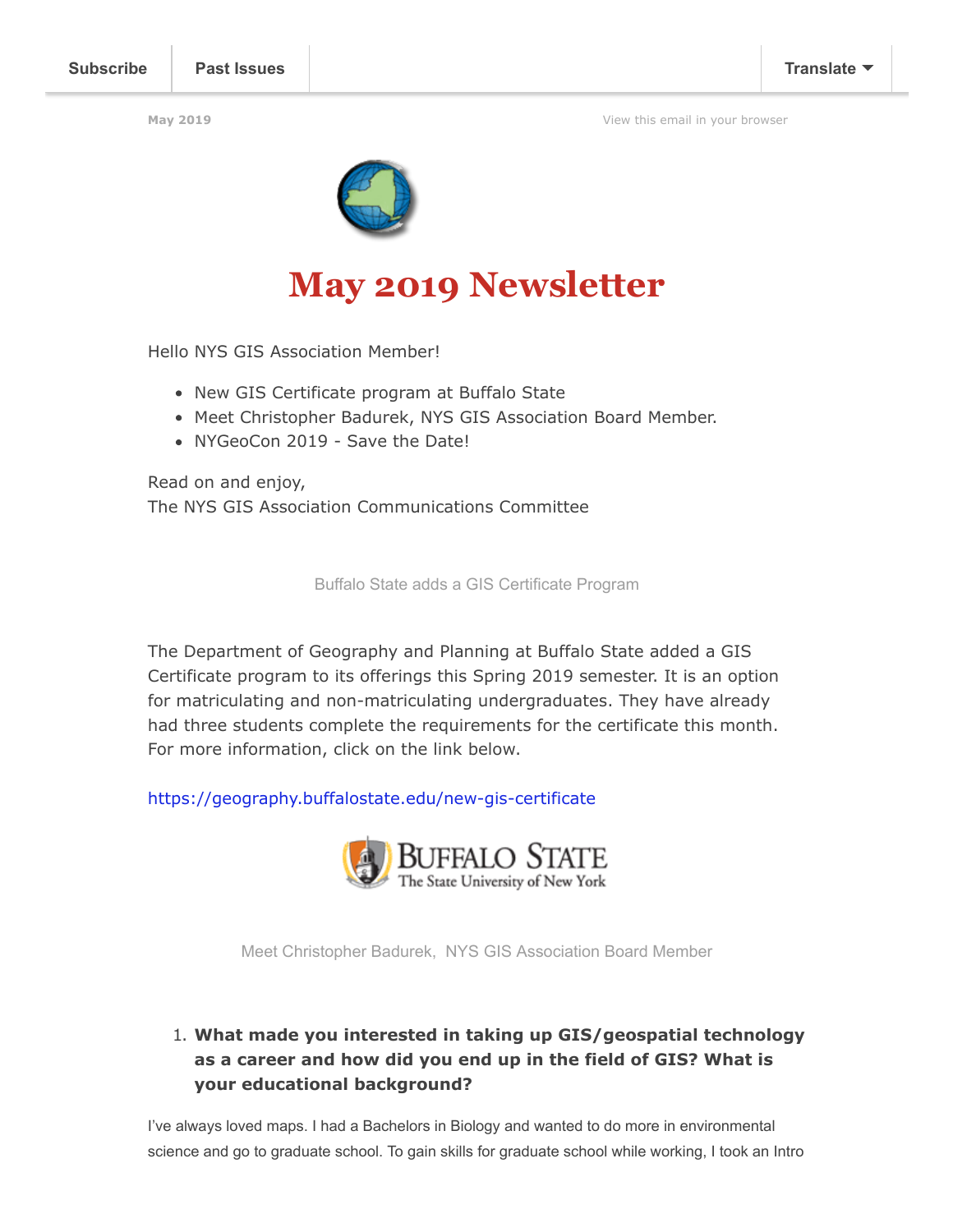Information Science at University at Buffalo, SUNY, and then started working in academia.

continued on to a Ph.D. in Geography focused on Geographic

#### 2. **Will you please explain your job and what you do there?**

I am an Associate Professor of Geography at SUNY Cortland. We have the first BS in GIS in the SUNY system, and our majors



have had success entering the workforce as GIS specialists. I primarily teach our technical GIS courses, including GIS Programming, Web GIS, Environmental Remote Sensing, and GPS Technology, which includes significant training in drone technology. I am also Director of Research for our newly formed Institute of Geospatial and Drone Technology. It was funded by a grant from NYS and geared towards bridging the university with local government, business, and educational institutions.

# 3. **How did you get involved in the NYS GIS Association board? How long have you been a part of the committee?**

I've been on the NYSGISA Board one year, and it has been a great experience, particularly meeting other GIS professionals from across the state. I also am the Chair of the Education Committee as well as Co-Chair of the NYSGeoCon. I am thrilled it's nearby in Syracuse and looking forward to a great conference experience. I invite our fellow GISers to submit an abstract for a talk or poster to share the GIS work you are doing with our community.

# 4. **What's the most interesting project that you have worked on and why?**

I enjoy working on team-based projects with multiple collaborators. For example, I led a university-funded project to gain input from regional and local government and conservation organizations to better develop GIS modeling/simulation to forecast land cover change in the Appalachian Mountains. I highly value the knowledge shared by government GIS and planning professionals working on the frontlines of sustainable land use.

# 5. **What is your favorite memory from NYGeoCon or the GeoSpatial Summit?**

My colleague, Scott Anderson, and I nominated long-time GIS champion Bob Brauer for a New York State GIS Association Lifetime Achievement Award in 2018. In addition to his passion for GIS, Bob was an active member of the Auburn area music scene. Unfortunately, Bob passed away a few months before the 2018 Geospatial Summit after a battle with illness, so his wife, Gilda, received the award on his behalf. Scott and Gilda performed one of Bob's songs in his memory. It was a unique and memorable tribute.

# 6. **What do you like most about mapping?**